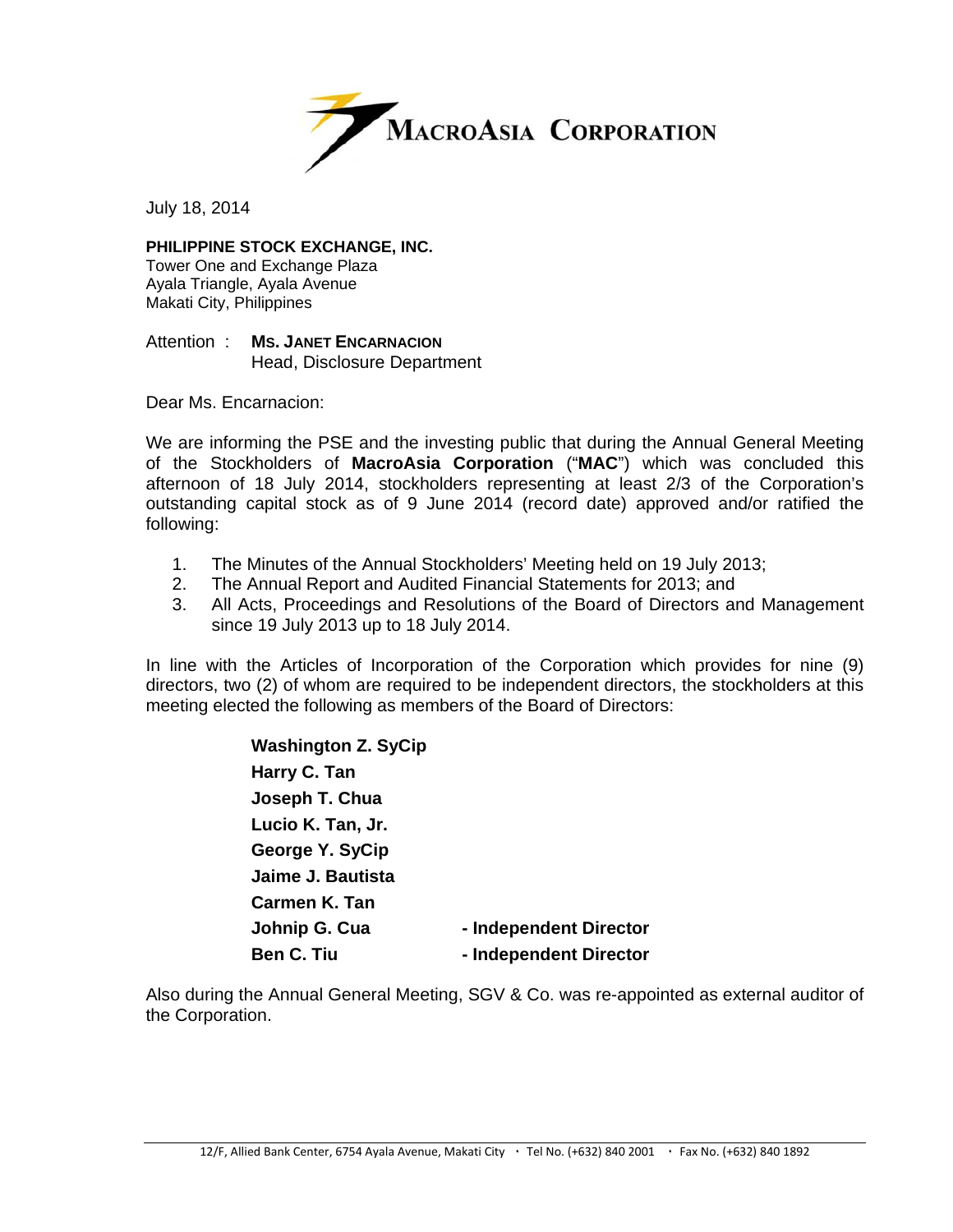After the stockholders' meeting, the newly elected Board convened. The Board elected the Chairman and Vice Chairman and organized the Board Committees. The Board organization is shown as follows:

## **Organization of the Board of Directors:**

| <b>Chairman</b>                                            | <b>Vice-Chairman</b><br><b>Director</b>            |                     | - Washington Z. SyCip<br>- Harry C. Tan<br>- Joseph T. Chua |                        |  |  |
|------------------------------------------------------------|----------------------------------------------------|---------------------|-------------------------------------------------------------|------------------------|--|--|
|                                                            |                                                    |                     |                                                             |                        |  |  |
|                                                            |                                                    |                     |                                                             |                        |  |  |
| <b>Director</b>                                            |                                                    | - Lucio K. Tan, Jr. |                                                             |                        |  |  |
| <b>Director</b>                                            |                                                    |                     | - George Y. SyCip                                           |                        |  |  |
| <b>Director</b>                                            |                                                    | - Jaime J. Bautista |                                                             |                        |  |  |
| <b>Director</b>                                            |                                                    | - Carmen K. Tan     |                                                             |                        |  |  |
|                                                            | Director (Independent)                             | - Ben C. Tiu        |                                                             |                        |  |  |
| Director (Independent)<br>- Johnip G. Cua                  |                                                    |                     |                                                             |                        |  |  |
|                                                            |                                                    |                     |                                                             |                        |  |  |
| <b>Nomination Committee</b>                                | : Washington Z. SyCip                              |                     | - Chairman                                                  |                        |  |  |
|                                                            | Harry C. Tan                                       |                     | - Member                                                    |                        |  |  |
|                                                            | Johnip G. Cua                                      |                     | - Member                                                    | (Independent Director) |  |  |
|                                                            | Marivic T. Moya                                    |                     | - Non-Voting Member                                         |                        |  |  |
| <b>Audit Committee</b>                                     |                                                    | : Johnip G. Cua     |                                                             | (Independent Director) |  |  |
| Harry C. Tan                                               |                                                    |                     | - Member                                                    |                        |  |  |
|                                                            | Ben C. Tiu                                         |                     | - Member                                                    | (Independent Director) |  |  |
|                                                            | Jaime J. Bautista                                  |                     | - Member                                                    |                        |  |  |
| Carmen K. Tan                                              |                                                    |                     | - Member                                                    |                        |  |  |
| <b>Compensation</b>                                        |                                                    |                     |                                                             |                        |  |  |
| <b>Committee</b><br>: Johnip G. Cua<br>Washington Z. SyCip |                                                    |                     | - Chairman                                                  | (Independent Director) |  |  |
|                                                            |                                                    | - Vice- Chairman    |                                                             |                        |  |  |
|                                                            | Harry C. Tan                                       |                     | - Member                                                    |                        |  |  |
|                                                            | Lucio K. Tan, Jr.                                  |                     | - Member                                                    |                        |  |  |
|                                                            | Jaime J. Bautista                                  |                     | - Member                                                    |                        |  |  |
| <b>Investment Committee</b>                                | Washington Z. SyCip                                | - Chairman          |                                                             |                        |  |  |
|                                                            | Lucio K. Tan, Jr.                                  |                     | - Member                                                    |                        |  |  |
| Johnip G. Cua                                              |                                                    |                     | - Member                                                    | (Independent Director) |  |  |
|                                                            | Joseph T. Chua<br>George Y. SyCip<br>Carmen K. Tan |                     | - Member                                                    |                        |  |  |
|                                                            |                                                    |                     | - Member                                                    |                        |  |  |
|                                                            |                                                    |                     | - Member                                                    |                        |  |  |
|                                                            |                                                    |                     |                                                             |                        |  |  |